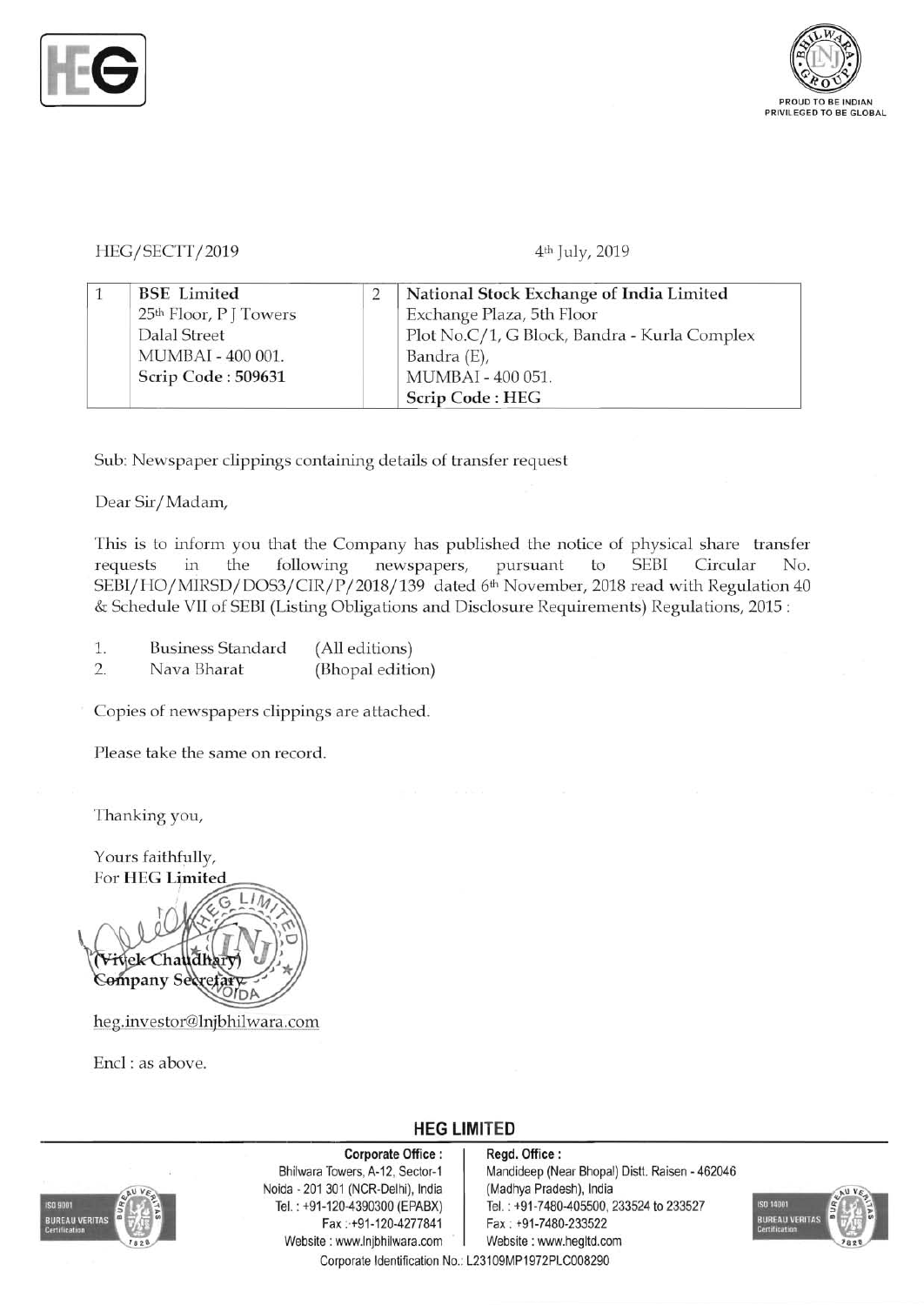-

**NAME** PLACE DATE

Business Standard | All India | 04-07-2019

,

## **HEGLIMITED** EG

CIN L23109MP1972PLC008290

**Registered Office:** Mandideep (Near Bhopal), Distt. Raisen - 462046, (M.P.)

Phone: 07480-233524, 233525, Fax: 07480-233522

**Corporate Office: Bhilwara Towers, A-12, Sector - 1, Noida - 201 301 (U.P.) Phone: 0120- 4390300 (EPABX),** Fax: 0120-4277841; E-mail: heg.investor@lnjbhilwara.com; Website: www.hegltd.com

**NOTICE** 

NOTICE is hereby given that the Company has received the requests from the following Transferees relating to transfer of shares in physical mode in terms of the SEBI Circular No. **5EBIIHO/MIR5D/D053/CIR/P/2018/139** dated 6th November, 2018:

| SI.<br>No.     | Folio<br>No. | <b>Share</b><br><b>Certificate</b><br>No. | <b>Distinctive Nos.</b> |          | No. of<br>shares | Name(s) of Holders(s)/<br>Transferor(s)                                                             | Name(s) of<br>Transferee(s)                                  |
|----------------|--------------|-------------------------------------------|-------------------------|----------|------------------|-----------------------------------------------------------------------------------------------------|--------------------------------------------------------------|
|                |              |                                           | From                    | To       |                  |                                                                                                     |                                                              |
| 1              | 25362        | 110229                                    | 15124033                | 15124082 | 50               | ABHAY KUMAR GUPTA                                                                                   | <b>RENU GUPTA</b>                                            |
|                |              | 110230                                    | 15124083                | 15124132 | 50               |                                                                                                     |                                                              |
| $\overline{2}$ | 8935         | 89307                                     | 11192821                | 11192858 | 38               | <b>SHULAJA P</b>                                                                                    | PARSU RAM SAHOO                                              |
|                |              | 237162                                    | 25136611                | 25136620 | 10               |                                                                                                     |                                                              |
|                |              | 237163                                    | 25136621                | 25136622 | $\overline{2}$   |                                                                                                     |                                                              |
| 3              | 7897         | 88532                                     | 11163615                | 11163652 | 38               | <b>SONAL BHARAT SHAH &amp;</b><br><b>BHARAT CHUNILAL SHAH</b>                                       | PARSU RAM SAHOO                                              |
|                |              | 234213                                    | 25089439                | 25089440 | $\overline{2}$   |                                                                                                     |                                                              |
|                |              | 234212                                    | 25089429                | 25089438 | 10               |                                                                                                     |                                                              |
| $\overline{4}$ | 78498        | 98834                                     | 11551536                | 11551573 | 38               | SAROJ PREMRATAN DAGA,<br>PARVATIDEVI DEVKISHAN<br><b>DAGA &amp; PUSHPA</b><br><b>BALMUKUND DAGA</b> | PARSU RAM SAHOO                                              |
|                |              | 332874                                    | 30744944                | 30744953 | 10               |                                                                                                     |                                                              |
|                |              | 332875                                    | 30744954                | 30744955 | $\overline{2}$   |                                                                                                     |                                                              |
| 5              | 45221        | 140898                                    | 17697516                | 17697565 | 50               | THEKEETILE VISWANATHAN RAJESH KUMAR<br><b>THARAKAN</b>                                              |                                                              |
|                |              | 305972                                    | 29422977                | 29423026 | 50               |                                                                                                     |                                                              |
| $6\phantom{1}$ | 47979        | 309072                                    | 29577977                | 29578026 | 50               | RAMESH VERNEKAR                                                                                     | D JAYACHANDRA<br><b>REDDY &amp; SAVITHA</b><br><b>PANWAR</b> |
|                |              | 309073                                    | 29578027                | 29578076 | 50               |                                                                                                     |                                                              |
| $\overline{7}$ | 84723        | 257621                                    | 25481162                | 25481211 | 50               | SARITA AGARWAL & BIJAY<br><b>KUMAR AGARWAL</b>                                                      | D JAYACHANDRA<br><b>REDDY &amp; SAVITHA</b><br><b>PANWAR</b> |

In case any person has any claim(s) in respect of the said shares in favour of the above stated applicant(s), he/she/they should lodge his/her/their claim(s) or objection(s) within 30 days from the date of publication of this notice. If within 30 days from the date of publication of this notice, no claim is received by the Company in respect of the said shares, transfers will be effected post completion of said period of 30 days after due verification of documents.

**Date : 3<sup>rd</sup> July, 2019 Company Secretary Place: Mandideep (M.P.) A-13263** 



for **HEG LIMITED**  *Sd/·*  **(Vivek Chaudhary)**